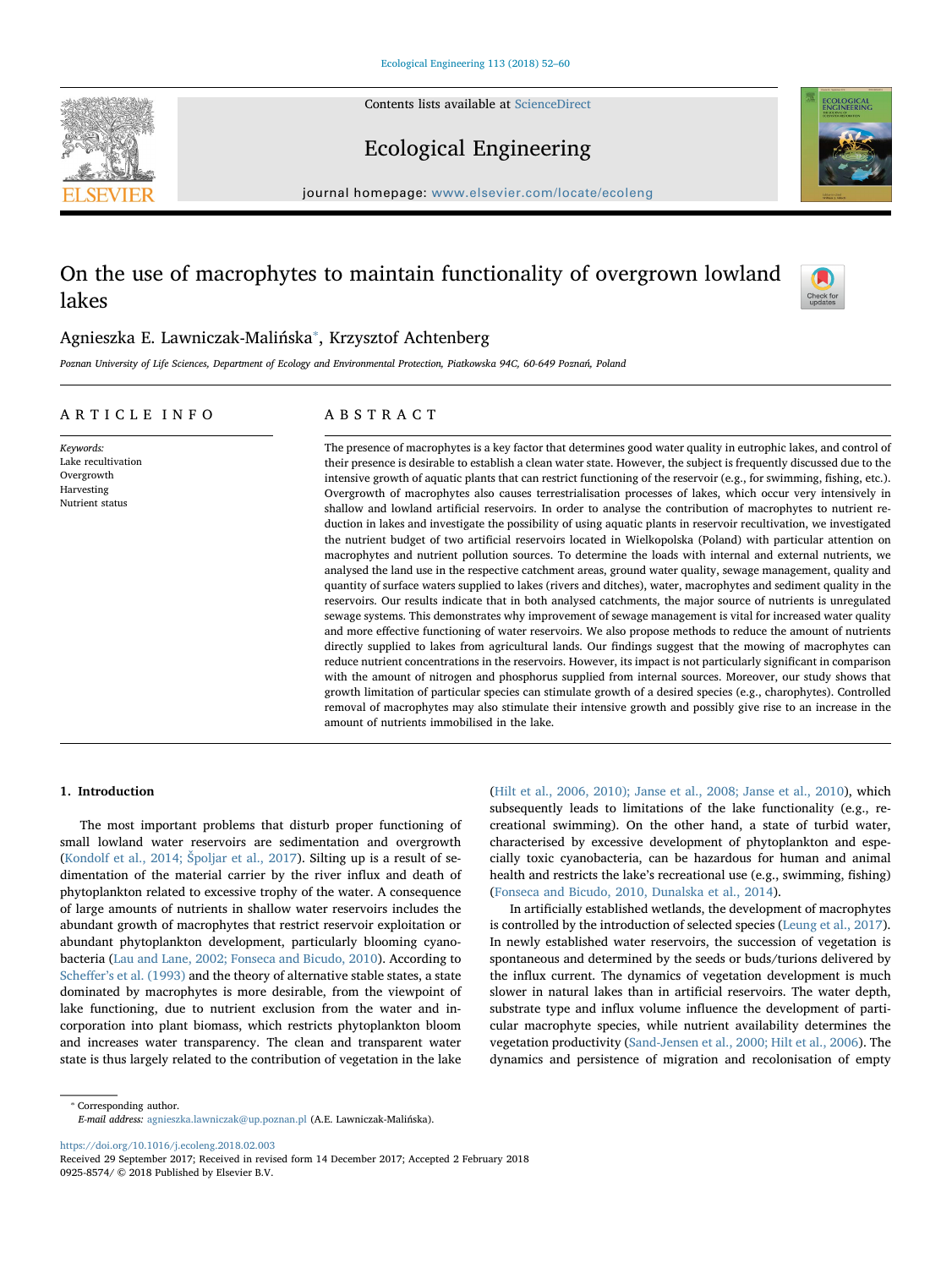habitat patches also depend on competition between populations ([Baastrup-Spohr et al., 2013\)](#page--1-7). High pressure from periphyton, invertebrates and fish can contribute to a reduction or delay of macrophyte growth ([Tóth and Palmer, 2016](#page--1-8)).

The presence of macrophytes not only affects the physicochemical properties of water and sediments, but also exerts a strong influence on phytoplankton through competition for biogenic compounds ([Hilt et al.,](#page--1-3) [2006; Janse et al., 2008; Janse et al., 2010\)](#page--1-3). Selected macrophyte species have allelopathic effects on phytoplankton and restrict its development, as is particularly observed for Charophytes and some elodeids, e.g., rigid hornwort (Ceratophyllum demersum), spiked watermilfoil (Myriophyllum spicatum) [\(Kufel and Kufel, 2002; Borics et al.,](#page--1-9) [2012\)](#page--1-9). The intermediate effect of macrophytes on phytoplankton reduction is related to the presence of zooplankton and alevin in vegetation patches that provide shelter and food [\(Van Donk and Van de](#page--1-10) [Bund, 2002](#page--1-10)). Macrophytes have a significant effect on the water state in reservoirs, but ambiguities exist regarding the size of the reservoir area that should be covered by submerged macrophytes, or an optimal plant volume to sufficiently reduce water turbidity ([Hilt et al., 2006, 2010](#page--1-3)). On the one hand, high water quality is necessary for proper functioning of lowland water reservoirs, while on the other hand, excessive growth of macrophytes can transform shallow reservoirs into marshes with terrestrialisation features observed for high trophy lakes. In view of the above, it is clear that control of the volume and range of macrophytes is vital for the proper functioning of lowland lakes.

We analysed two shallow artificial reservoirs that show intensive plant overgrowth. The aim of the present study is to perform reclamation projects, taking into account nutrient levels in the water, amount of sediments and macrophytes, as well as identification of pollution sources (e.g., land use, sewage management, agriculture). Special attention is given to the role of macrophytes in the maintenance of water quality, particularly on species composition and productivity. The results permit the conclusion that (i) macrophytes can be a good tool in lake recultivation and (ii) succession of macrophytes in artificial reservoirs should be controlled using appropriate nutrient levels and mechanical treatments.

#### 2. Material and methods

#### 2.1. Study area

Our study was carried out in the two artificial reservoirs, Przebędowo, Miedzichowo and their catchments, located in central and western Poland ([Fig. 1](#page--1-11)). The Przebędowo reservoir was established by the damming of the Trojanka River from km 6915 to 8371 km of its course, and is located about 25 km north of Poznań (Murowana Goślina commune, Wielkopolska voivodeship) [\(Fig. 1](#page--1-11)). Its area and capacity are 15.04 ha and  $229,450 \text{ m}^3$ , respectively. Its maximum depth is 0.9 m, while its average depth is 0.4 m.

Additional morphometric data are given in [Table 1](#page--1-12). This reservoir was opened into service in November 2014. The aim of its construction was to retain water for agricultural use, as well as improve of the microclimate and water relations in the surrounding arable land. It is also used for flood control and as a fire-fighting reservoir for the village of Przebędowo and city of Murowana Goślina. It has also been used for recreational swimming and fishing, however, at present, due to the advanced process of vegetation overgrowth and poor water quality, it can no longer be open to public use.

The Miedzichowo reservoir is located in the village of Miedzichowo (Miedzichowo commune, Wielkopolska voivodeship), and was established as result of the damming of the Czarna Woda River at its km 6000. The reservoir is 5.5 ha and has been functioning since June 2013. Although initially 2.5 ha with capacity close to  $16,000\,\mathrm{m}^3,$  the reservoir has since been enlarged to  $70,500 \text{ m}^3$  capacity. As a result, large amounts of bottom sediments and excessive development of vegetation have been observed, and the reservoir has undergone substantial

terrestrialisation processes. From the beginning of the 20th century, it was used as a retention reservoir for a local watermill and for about 20 years for a small hydroelectric power station. A decrease in water retention in the reservoir threatened the functionality of the watermill and flood control management of the reservoir. In order to prevent rapid overgrowth, as observed in the past, the water vegetation has been mowed once per year and removed outside the catchment.

#### 2.2. Sampling

#### 2.2.1. Surface waters

The field study was carried out between March and October of 2016. Water samples were collected monthly from two sites in the central parts of each reservoir (R1, R2; [Fig. 2\)](#page--1-11). Water samples were also collected from the rivers supplying the reservoirs: along two profiles of the both the Trojanka and Czarna Woda rivers (at the inflow and outflow); periodically appearing water from drainage outflows supplying the Przebędowo reservoir (I2, I3); at the tributary from the village of Miedzichowo (I2, I3) and an additional outflow from the Miedzichowo reservoir (O) [\(Fig. 2\)](#page--1-11). The water flow velocity was measured using a Universal Wing F1 hydrometric mill.

Analyses of the water samples were carried out at the Department of Ecology and Environmental Protection, Poznań University of Life Sciences. Concentrations of total phosphorus (acid persulfate digestion method), orthophosphate (amino acid method), nitrite (ferrous sulfate method), nitrate (cadmium reduction method), organic nitrogen (Kjeldahl's method), ammonium (Nessler's method), sulfates (colorimetric method) and chemical oxygen demand (COD; dichromate method) were determined using a HACH DR/2800 spectrophotometer ([HACH, 1992\)](#page--1-13). In situ water temperature, pH and electrical conductivity were measured using digital potentiometers (Elmetron CP-401, CC-551) and oxygen concentration using a ProfiLine Oxi 3315. In the open water, chlorophyll a (spectrophotometrically; [Elbanowska](#page--1-14) [et al., 1999](#page--1-14)) and water transparency (measured by Secchi disk) were determined. The water quality of the investigated reservoirs was evaluated following the Regulation of the Minister of the Environment of 21 July 2016 [\(Regulation, 2016\)](#page--1-15), Carlson's trophic state index ([Carlson,](#page--1-16) [1977\)](#page--1-16) and methods discussed in [Vollenweider and Kerekes \(1982\),](#page--1-17) [Forsberg and Ryding \(1980\) and Nürnberg \(2001\).](#page--1-17)

#### 2.2.2. Groundwater

In order to evaluate the degree of influx of pollutants into the two reservoirs, underground water from the water-carrying I horizon was also analysed. Piezometers were installed in the coastal zone of the reservoirs neighbouring the urbanised area and arable lands. Seven wells were bored in Przebędowo and eight in Miedzichowo [\(Fig. 2](#page--1-11)). Additionally, water was also analysed from three wells under the control of the Wojewódzki Zarząd Gospodarki Wodnej (Regional Board of Water Management) in Poznań. Nitrate, ammonium, total nitrogen, orthophosphates and total phosphorus were measured. Groundwater analyses were performed as described above for surface waters.

#### 2.2.3. Catchment

The catchment areas of the studied reservoirs were delimited on the basis of current topographic maps, the hydrographic atlas of Poland ([Czarnecka, 2005](#page--1-18)), known terrain slope and verified actual direction of water outflow. Analysis of the catchment area use was made in terms of the Corine Land Cover 2012. Sewage management was characterised on the basis of the statistical data from the Central Statistical Office, Local Database ([http://www.stat.gov.pl\)](http://www.stat.gov.pl) and data from the relevant commune offices.

#### 2.2.4. Vegetation

Aquatic plant species composition was evaluated using Braun-Blanquet methods. Additionally, macrophytes composition in Miedzichowo reservoir was analysed before lake reconstruction in